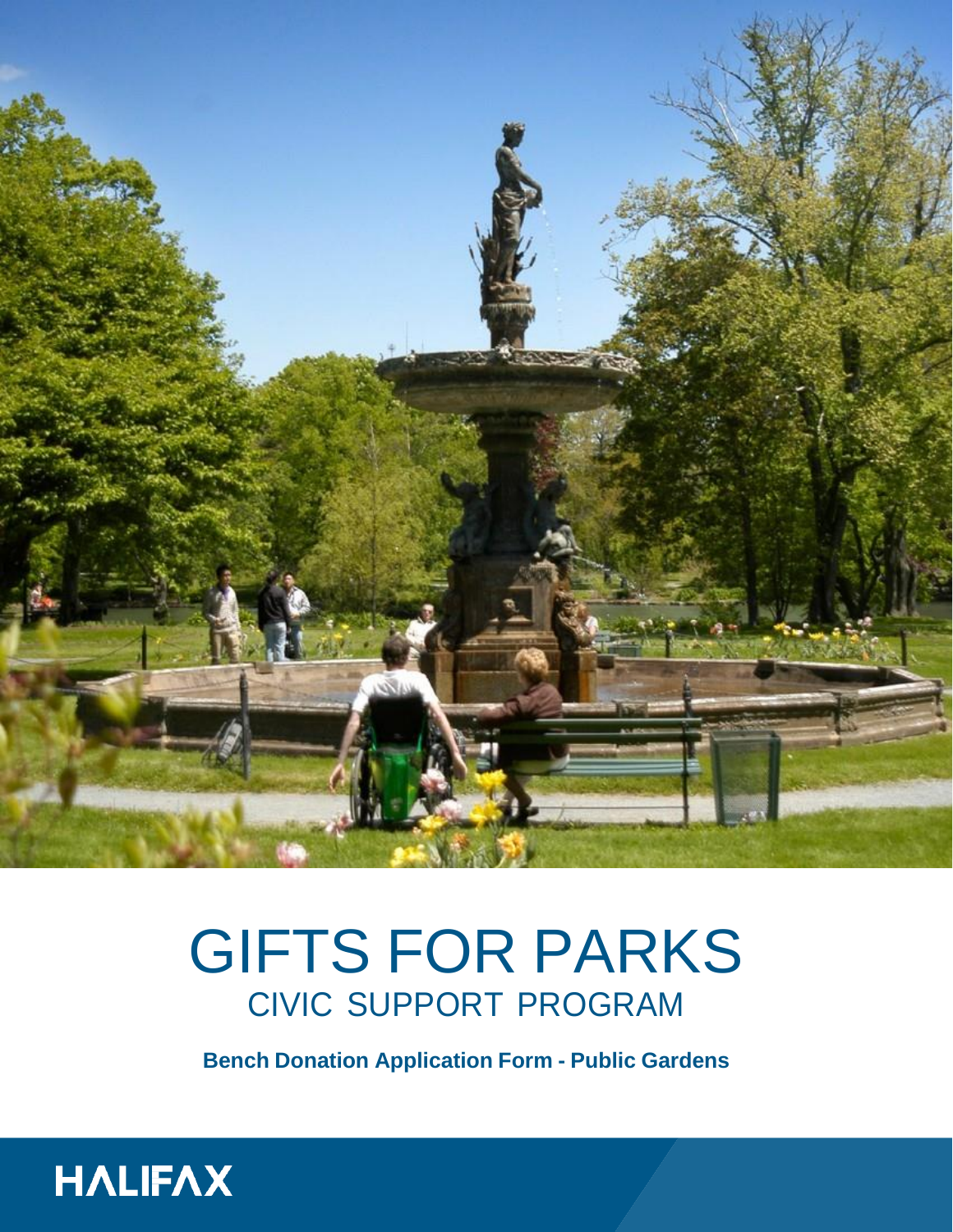The Halifax Public Gardens are one of the finest surviving examples of a Victorian Garden in North America. Started on Common land in 1836 these gardens have been accessible and enjoyed by the community for decades. Richard Power, the Garden's superintendent from 1872–1915, oversaw the introduction of the bandstand, the fountains, statues, and wrought iron gates – all features of the High Victorian Pleasure Garden and all honouring a milestone in Queen Victoria's reign, a contemporary military event, or an important local personage. Recognized as a National Historic Site in 1984, the Halifax Public Gardens are a much loved and popular destination for locals and visitors alike.

You, too, can now continue to contribute to this fine community legacy. The bench donation program provides individuals and organizations the opportunity to commemorate a person, place or event. Your gift will help maintain or replace the traditional park benches within the Public Garden and improve the community's livability.

For a donation of \$2,000, the bench program at the Public Garden maintains a bench in honor of the recipient for a period of 10 years with the option to renew. The plaque will be similar to the image below with the donor information in black on a brasscoloured background. The donor will receive an official tax receipt for their gift.

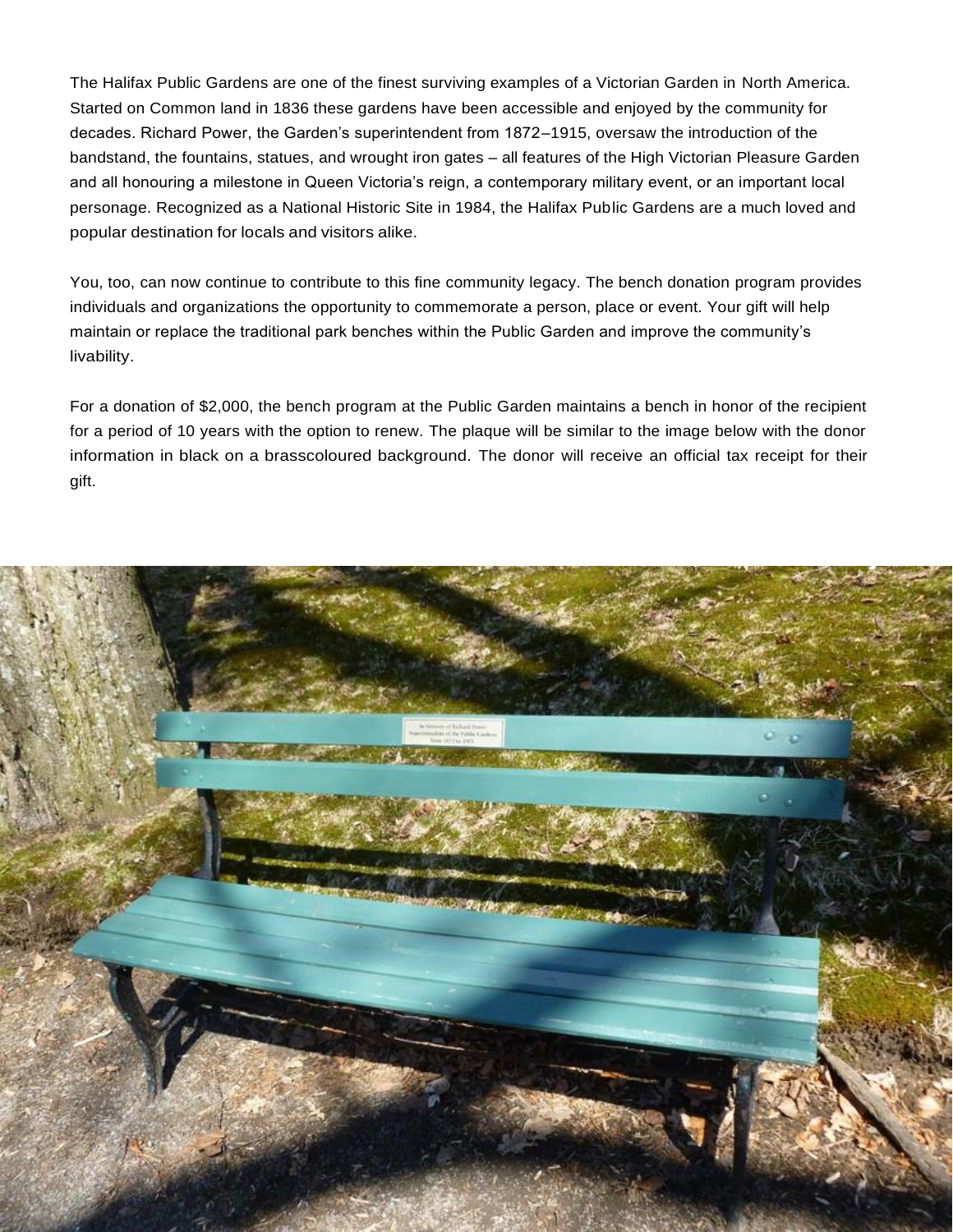## BENCH DONATION APPLICATION FORM – PUBLIC GARDENS

Thank you for your interest in the Public Gardens Gifts for Parks Bench Program, the process of donation is outlined below:

### **FILL OUT THE DONOR CONTACT INFORMATION BELOW**

| Plaque Wording (Limit of 120 characters) – please note plaque style and font are standardized and text is<br>subject to approval by Halifax Regional Municipality. |  |
|--------------------------------------------------------------------------------------------------------------------------------------------------------------------|--|
|                                                                                                                                                                    |  |
|                                                                                                                                                                    |  |

For questions regarding the program and payment methods contact:

#### *Liana Parsons, 902-490-3986 or e-mail parsonli@halifax.ca*

An official tax receipt will be made in the name of the person making the donation unless a letter is provided, at the time of payment, indicating the individual donor names, addresses, and amounts.

A representative from the Public Gardens will be assigned to work with you to determine the best location for your plaque.

### **DONOR CONTRACT – PUBLIC GARDENS**

Thank you! Your generous donation will contribute to the public enjoyment of the Halifax Public Gardens. The fine print, there are just a few stipulations Halifax Regional Municipality needs to outline:

- The bench remains the property of the Halifax Regional Municipality at all times and the location of the bench is at Halifax Regional Municipality's discretion.
- Donor identity is kept on public record.
- •All benches are maintained in good order by Halifax Regional Municipality. This maintenance includes clear of soot, clean and clearly legible lettering on the donor plaque, wood and cast iron unbroken.
- After ten (10) years the donor will be given the first right of refusal for renewal. This offer of renewal will be issued 3 months before the expiry of the current contract.
- The donation is tax deductible and an official tax receipt will be issued to the donor by Halifax Regional Municipality.
- Placement of wreaths, flowers or other items or any modification to the bench or plaque will not be permitted.

I have read and consent to all the above noted policies of the Gifts for Parks

Signature: Date: Date: